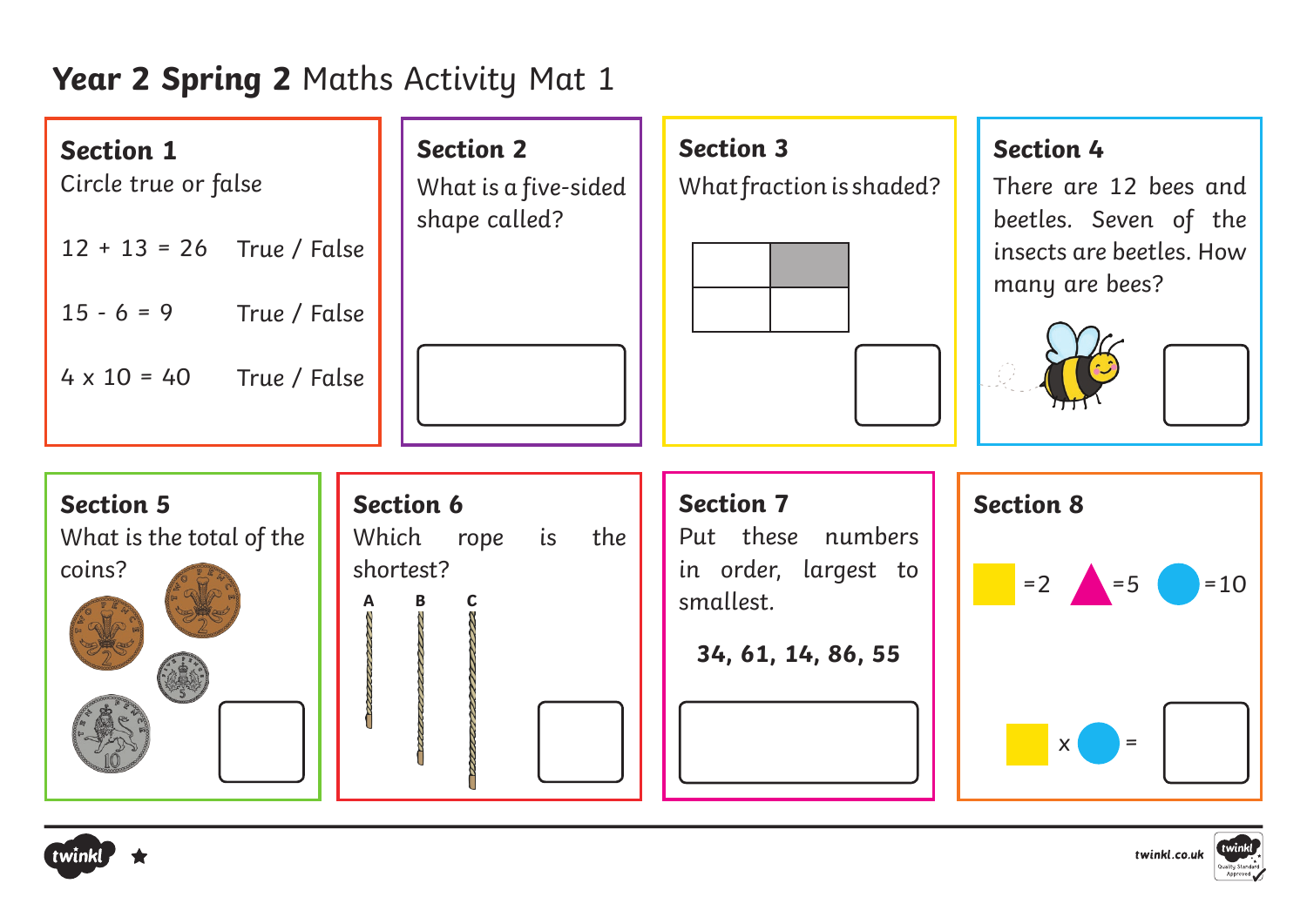## **Year 2 Spring 2** Maths Activity Mat 1 Answers





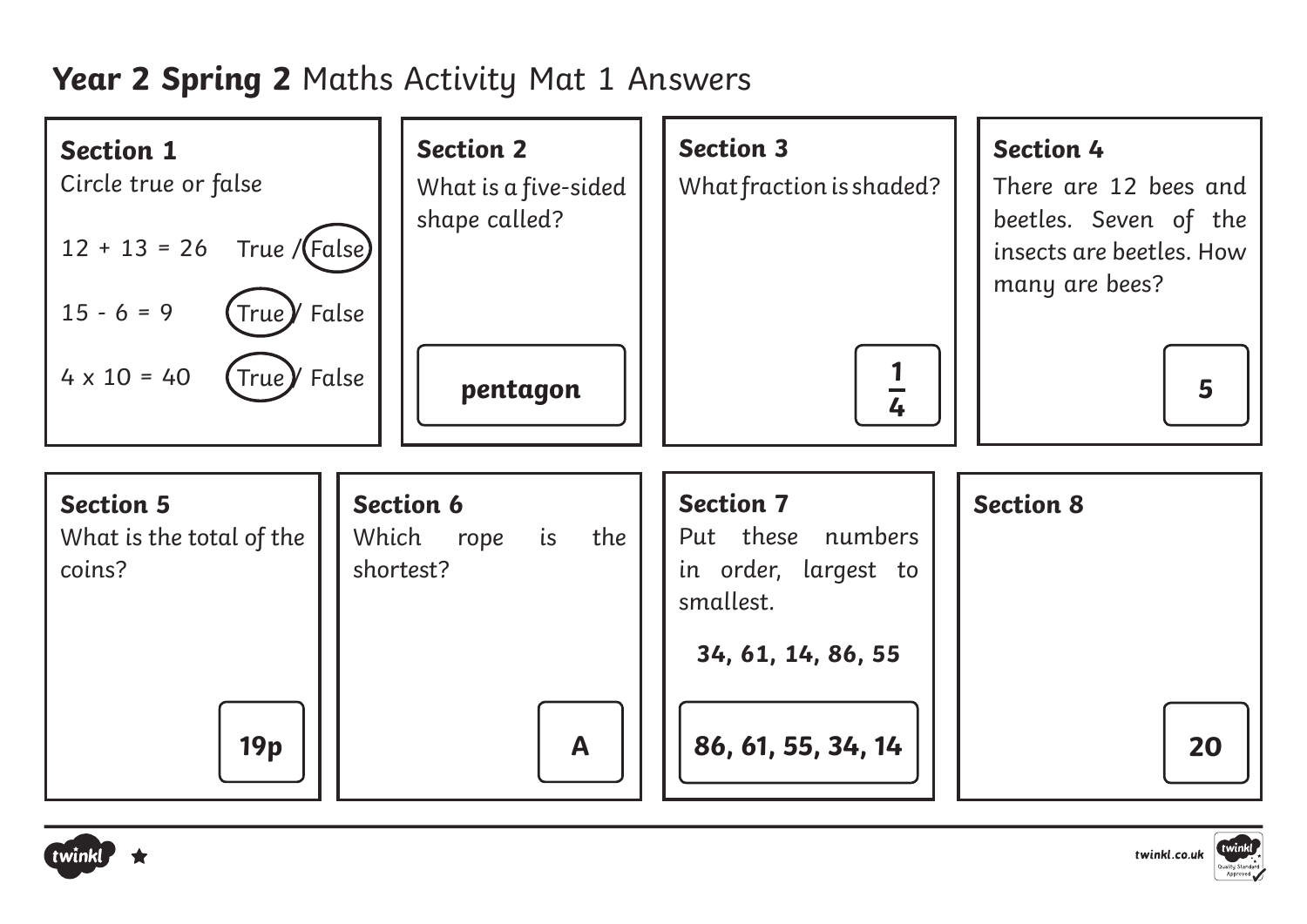# **Year 2 Spring 2** Maths Activity Mat 1

| <b>Section 1</b><br>Circle true or false<br>$34 + 25 = 59$ True / False<br>$33 - 17 = 16$ True / False<br>$7 \times 5 = 30$ True / False | <b>Section 2</b><br>What shape has 4<br>sides? | <b>Section 3</b><br>What fraction is shaded?                                                       | <b>Section 4</b><br>There are 31 butterflies<br>and caterpillars. 19<br>the insects are<br>of<br>caterpillars. How many<br>are butterflies? |
|------------------------------------------------------------------------------------------------------------------------------------------|------------------------------------------------|----------------------------------------------------------------------------------------------------|---------------------------------------------------------------------------------------------------------------------------------------------|
| <b>Section 5</b><br>What is the total of the<br>coins?                                                                                   | <b>Section 6</b><br>Which rope is the longest? | <b>Section 7</b><br>Put these numbers<br>in order, largest to<br>smallest.<br>78, 123, 19, 56, 157 | <b>Section 8</b><br>$=5$<br>$=4$ $=6$<br>$\mathsf{X}$<br>$\, =$                                                                             |



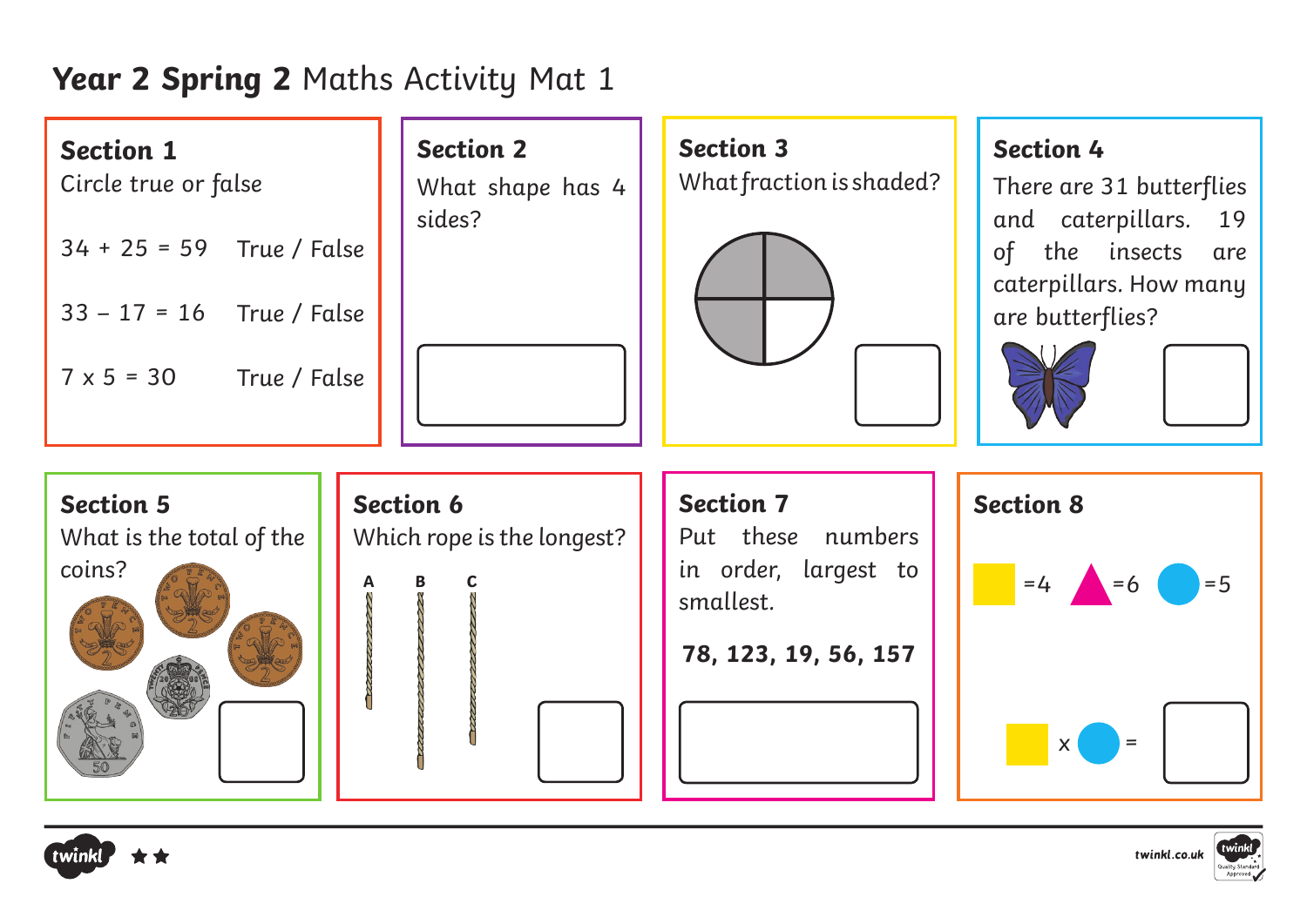# **Year 2 Spring 2** Maths Activity Mat 1 Answers





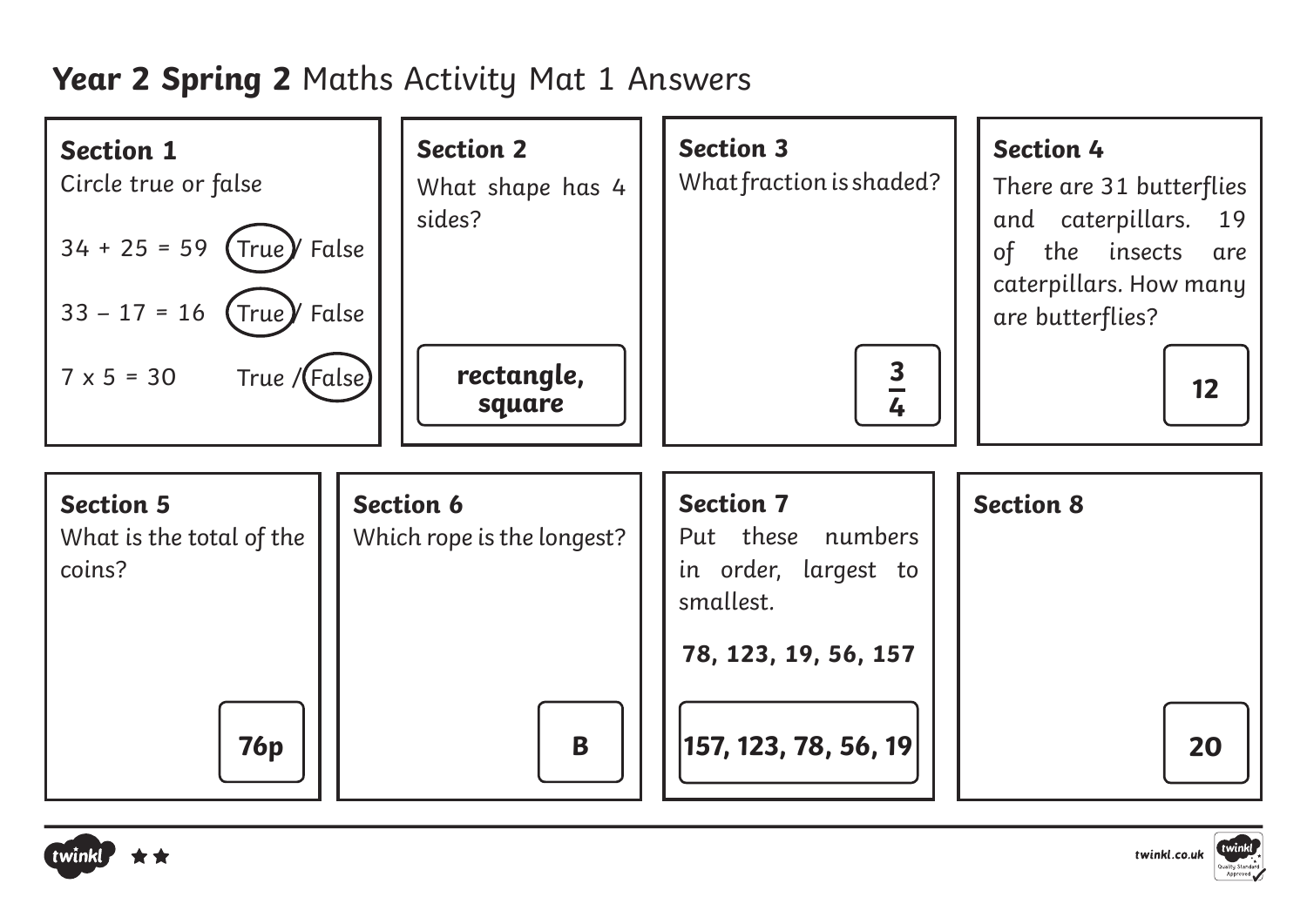## **Year 2 Spring 2** Maths Activity Mat 1

| <b>Section 1</b><br>Circle true or false |  | <b>Section 2</b><br>What shape has 4<br>equal sides? |  | Ŵ             |
|------------------------------------------|--|------------------------------------------------------|--|---------------|
| $48 + 43 = 92$ True / False              |  |                                                      |  | $\alpha$<br>W |
| True / False<br>$45 \div 5 = 9$          |  |                                                      |  |               |
| $11 \times 10 = 110$ True / False        |  |                                                      |  |               |

#### **Section 3**

What fraction is shaded? an you write your. answer in two different ways?



#### **Section 4**

There are 67 spiders and worms. 39 of the bugs are worms. How many are spiders?





| <b>Section 6</b> |                             |  |
|------------------|-----------------------------|--|
|                  | Which rope is the longest?  |  |
|                  | Which rope is in between?   |  |
|                  | Which rope is the shortest? |  |
|                  |                             |  |
|                  |                             |  |
|                  |                             |  |

ð

#### **Section 7**

Put these numbers in order, largest to smallest.

**98, 101, 87, 229, 173**